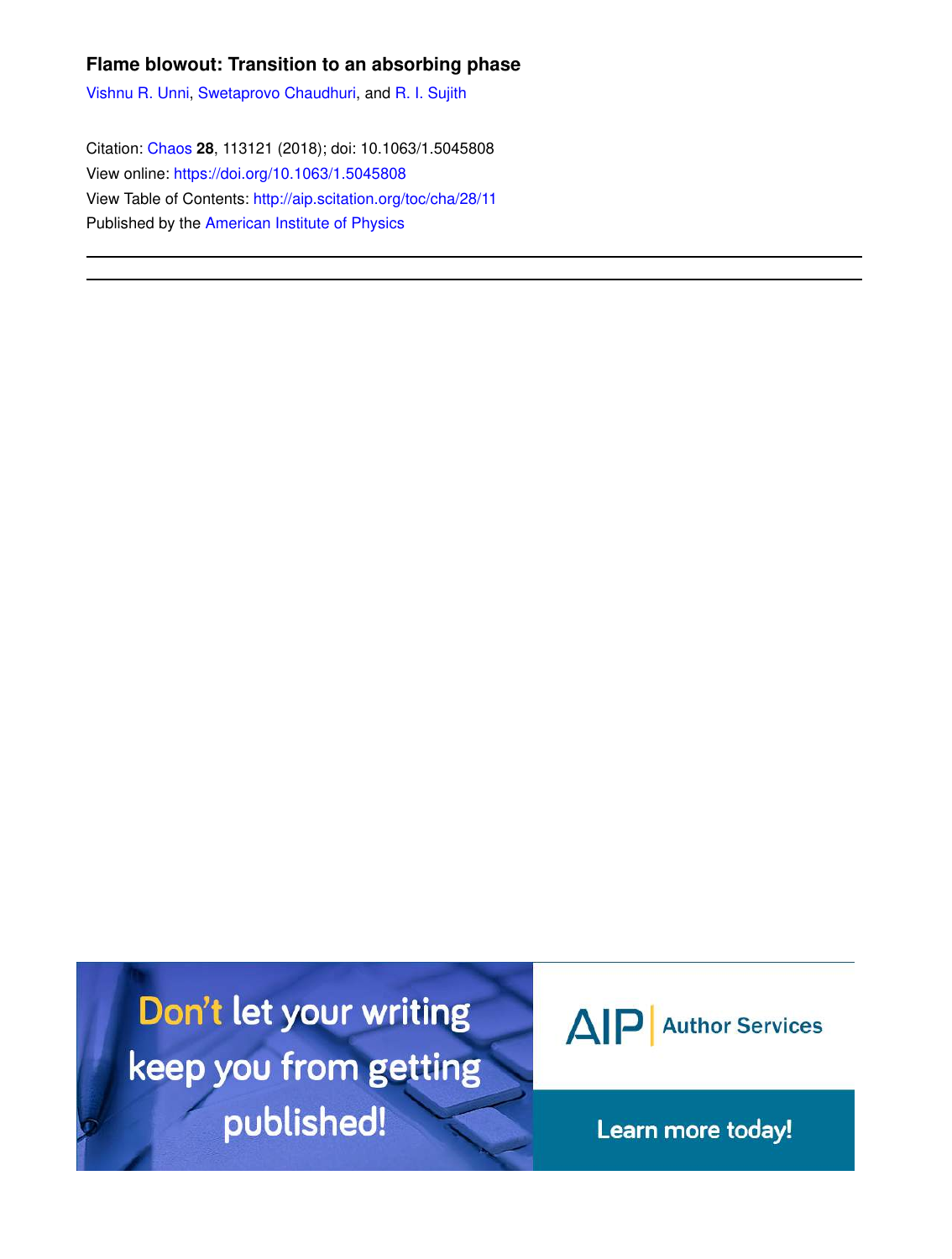

# **Flame blowout: Transition to an absorbing phase**

Vishnu R. Unni,<sup>1,a)</sup> Swetaprovo Chaudhuri,<sup>2</sup> and R. I. Sujith<sup>1</sup>

<sup>1</sup>*Department of Aerospace Engineering, Indian Institute of Technology Madras, Chennai 600036, India* <sup>2</sup>*Department of Aerospace Engineering, Indian Institute of Science, Bangalore 560012, India*

(Received 24 June 2018; accepted 1 November 2018; published online 26 November 2018)

The turbulent flame inside a gas turbine engine is susceptible to local extinction leading to global extinguishment or blowout at fuel lean conditions. Flame blowout is traditionally viewed as a loss of static stability of the combustor. However, flames often exhibit rich dynamics as blowout is approached suggesting that a more comprehensive description of the dynamics of flame blowout, which could lead to reduced order models, is necessary. A turbulent flame can be considered as a collection of a large number of flamelets. The population dynamics of these flamelets could be used to model the overall flame behavior as a contact process. In this context, flame blowout can be viewed as the population of flamelets approaching zero, in other words, extinction of flamelets. In this paper, we employ a cellular automata based model to study the emergent dynamics of the population of such flamelets. We show that the model is able to qualitatively capture interesting dynamics that a turbulent flame inside a combustor exhibits close to flame blowout. Furthermore, we show that flame blowout is similar to a threshold-like transition to an absorbing phase. *Published by AIP Publishing.* https://doi.org/10.1063/1.5045808

**A turbulent flame can be considered as a collection of mutually interacting flamelets. The interaction of these flamelets among themselves and with the walls of the combustor results in the turbulent combustor exhibiting various dynamics such as stable combustion, intermittency, thermoacoustic instability, flashback, and flame blowout. Such a system that consists of multiple parts interacting with each other and exhibiting an emergent collective behavior is called a complex system. In this paper, we argue that a turbulent combustor can be considered as a complex system and model the turbulent flame as a collection of flamelets using the framework of a finite state cellular automaton. The rules for the evolution of the cellular automaton are defined considering flame propagation as a contact process. We analyze the evolution of the cellular automaton to study the dynamics of population of flamelets and further compare it with the dynamics of the flame observed in experiments. In particular, we focus on the transition of the combustor from a state of stable combustion to flame blowout. In the context of population dynamics, flame blowout corresponds to a transition from an active regime of chemical reaction to an absorbing state, i.e., the extinct state of the population of flamelets which admits no further evolution in time.**

## **I. INTRODUCTION**

Over the past several decades, there have been various attempts to study lean blowout (LBO). Early studies by Longwell *et al.*<sup>1</sup> and Spalding<sup>2</sup> suggest that the Damköhler number (*Da*) which is the ratio of the residence time of the reactants to the reaction time scale is an important parameter that determines the lean blowout (LBO) margin. They conjectured that LBO occurs when *Da* of the reactive flow is less than a threshold value. Such a simple description could seldom characterize the blowout dynamics of a turbulent flame. For a turbulent flame, LBO could be described as a collective flamelet extinction event<sup>3,4</sup> and the ratio of the flow speed to the flame speed can be used to characterize blowout. When this ratio exceeds unity at critical locations inside the combustor, the flame blows out. Nair and Lieuwen<sup>5</sup> and Chaudhuri  $et al.<sup>6,7</sup>$  showed that the blowoff dynamics is far more complex and is characterized by multiple stages. Chaudhuri et al.<sup>6,7</sup> showed that the final stage of blowout is characterized by distinct extinction and reignition events causing the extinguishment of the flame. As such, these local extinction and reignition events are governed by various factors such as highly intermittent local strain rates arising from turbulence, coherent strain rates arising from vortex shedding, heat loss from the flames to the flame holder or to the flow, differential diffusion effects, the local boundary conditions, and the detailed chemistry of the reaction. The interaction effects of the above add further complexity to the problem.

This complex interaction between different processes causes a highly unsteady and aperiodic behavior of the flame prior to blowout. Muruganandam<sup>8</sup> and Nair<sup>9</sup> observed that both chemiluminescence and pressure fluctuations close to flame blowout exhibit "bursty" behavior. Gotoda *et al.*<sup>10</sup> further observed that these oscillations also exhibit multifractal characteristics. The flame dynamics close to blowout was investigated by De Zilwa *et al.*<sup>11</sup> using high-speed flame images and simultaneous pressure fluctuations. They observed that the flame exhibited highly unsteady behavior prior to lean blowout. Nair and Lieuwen<sup>5</sup> showed that the approach to blowout is through the increased appearance of flame holes in the reactive flow field in a random manner. Later, Chaudhauri *et al.*<sup>6,7</sup> and Tuttle *et al.*<sup>12</sup> investigated the interaction between flame-fronts and shear layer vortices by

<sup>a</sup>)Electronic mail: vishnu.runni@gmail.com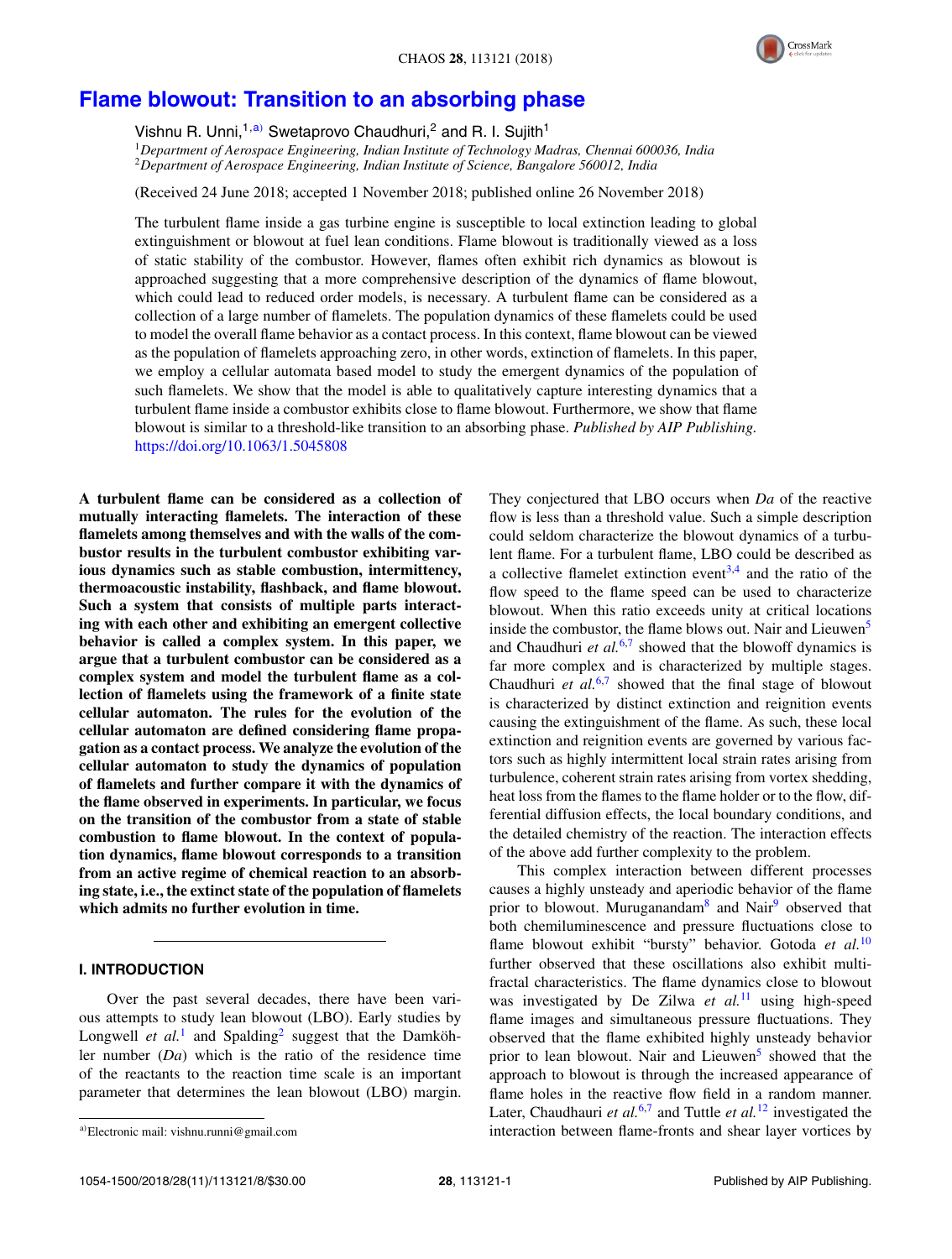performing time-resolved chemiluminescence imaging along with simultaneous particle image velocimetry (PIV) and OH planar laser-induced fluorescence (PLIF). These studies suggested that close to blowout, it is the interaction between the shear layer vortices and flame fronts that causes the local stretch rates along the flame to exceed the extinction stretch rates leading to the local extinction of the flame and thus the production of a flame hole. The flame dynamics in specific combustor configurations and a more general review of the work on blowout of bluff body stabilized flames are given by Shanbhogue *et al.*<sup>13</sup>

There have been numerous efforts to capture the flame dynamics close to blowout using direct numerical simulations (DNS) and large eddy simulations  $(LES).<sup>14,15</sup>$  Similar to many experimental studies,  $16,17$  the primary goal for most of these studies was to obtain semi-empirical correlations that could identify the LBO margins for specific configurations of combustors. While they were largely successful in their pursuit of predicting stability margins, few models tried to capture the complex unsteady dynamics of the flame close to blowout. In this paper, we introduce a low-order phenomenological model that captures the flame dynamics of a turbulent combustor at the lean limit. The model considers the flame confined in the combustor as a collection of flamelets interacting with each other. This interaction between flamelets leads to the emergence of various dynamics at different conditions.

The rest of the paper is organized as follows: The model description is elaborated in Sec. II. The experimental setup and the measurement techniques employed in the present study is detailed in Sec. III. Section IV presents the results and discussion which is followed by concluding remarks in Sec. VI.

## **II. THE POPULATION DYNAMICS MODEL FOR FLAME BLOWOUT**

Inside a combustor, the flame is the part of the reactive flow field where reactants react to form products, converting chemical energy to thermal energy in the process. When reactants burn (assuming the fuel is hydrocarbon/hydrogen), they produce hot radicals such as OH which participate in the key chain branching combustion reaction:  $H + O_2 \longrightarrow OH + O$ . The flame inside a combustor is sustained when the hot radicals formed at a particular instant interact with the unreacted air-fuel mixture that enters the combustor at the next instant, thus making sure that a sustained reaction is established inside the combustor. Thus, during stable combustion, there is always some amount of hot free radicals inside the combustor. The locations where these free radicals are present mark the spatial distribution of the flame inside the combustor. The concentration of the free radicals qualitatively indicates the corresponding rates of reaction. The experimental techniques (e.g., planar laser induced florescence—PLIF) that are used to capture the flame dynamics essentially map the concentration of CH or OH free radicals within the flow field.

Thus, the flame dynamics in a combustor is in essence equivalent to the dynamics of the concentration of the free radicals in the reactive flow field. In the model, for simplicity, we consider that the flame is comprised of multiple flamelets that contain free radicals. Here, the flamelet is a diffusivereactive gas parcel where chemical energy is converted to thermal energy. The flame dynamics is the result of the local interaction between these multiple flamelets that compose the reaction field. In this narrative of flame dynamics, lean blowout is a scenario where the inability of the reactive flow to sustain the chain reaction results in the extinction of the population of flamelets in the flow field. Inspired by this connection between the flame dynamics and the population dynamics of the flamelets, we introduce a population dynamics model that captures the complex dynamics that the flame exhibits close to lean blowout.

Today, population dynamics models are widely used to study the dynamics of various natural phenomena such as spread of epidemics, $18$  desertification of forests, extinction of species, $\frac{19}{9}$  population dynamics of fisheries, $\frac{20}{9}$  and societal and cultural collapse.<sup>21</sup> The effort to comprehend the dynamics of populations has been underway for more than two centuries beginning with the seminal work of Malthus $^{22}$  that suggested that population of a society undergoes an exponential growth in time eventually inducing a demand and supply mismatch of resources in the society. This model did not consider the effect of finiteness of resources and was soon replaced by the famous logistic model that considered population growth to be limited by the carrying capacity of the environment.<sup>23</sup> With further advent of mathematical biology, over the years, more sophisticated models started to emerge that would model the spatiotemporal aspects of population growth under various constraints imposed by its environment and the rules of interaction among the population.

While in each situation, the details of the model vary, the commonality is that, in every model, there is an interplay between the birth and death process that control the emergent global dynamics of the population. When we try to describe the population dynamics in a spatially extended system, the effect of spatial distribution of the population becomes a decisive factor in the birth and death process and hence in the population dynamics. $24$  For example, the spread of an epidemic is at times controlled by minimizing the interaction between the infected population with the healthy population by spatially quarantining the infected population.<sup>25</sup>

In adapting a population dynamics model for describing the dynamics of a flame, we consider the process of ignition of the reactants as the birth process of a flamelet and the process of extinction of a flamelet as equivalent to the death of the flamelet. The ignition of an unburned gas parcel in a reactive flow is the result of its interaction with the neighboring flamelets. Hence, the spatial distribution of the flamelets determines the flame propagation within the reactive field which further controls the combustion dynamics. Considering these aspects, we define a cellular automaton (CA) for the population dynamics of flamelets that would mimic the flame dynamics inside a combustor. A cellular automaton is a discrete computational system that is useful in modeling a complex system. A generic cellular automaton consists of a regular array of cells (in most cases formed by a regular grid). At each time instant, each cell can assume any one of the finite number of states that are allowed. The states of the cells evolve parallelly at discrete time steps according to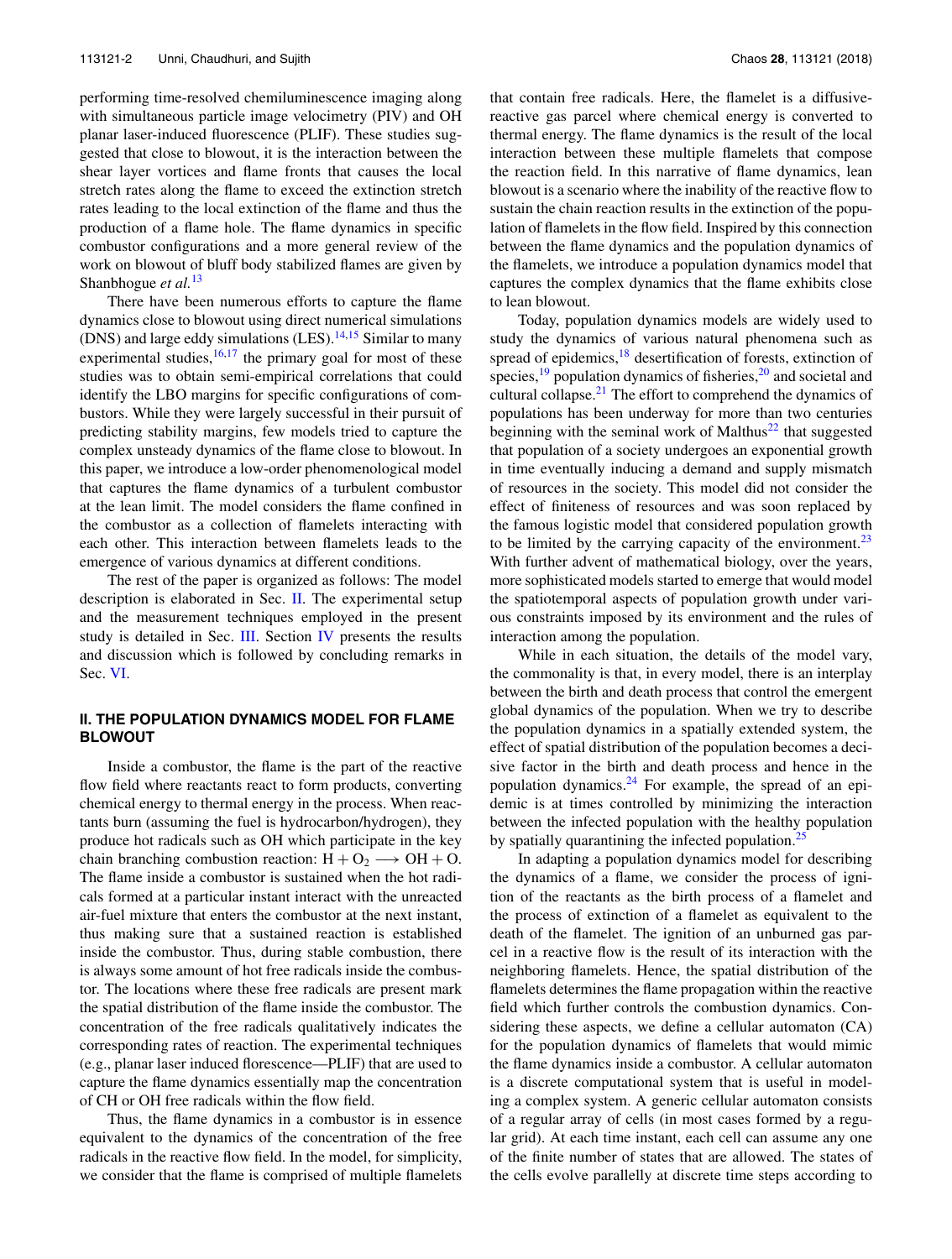state update functions or dynamic transition rules. The update rules are a function of the state of the cell and its neighborhood. The characteristic feature of a cellular automata is their ability to display emergent dynamic behavior as a result of the local interaction between the states of the multiple cells that they are comprised of. Thus, they form an ideal basis for studying the behavior of a complex system. In this paper, we define a cellular automaton that mimics the flame dynamics inside a combustor. In defining the cellular automaton, we treat the combustor as a complex system in which the emergent dynamics of the flame is the result of local interaction between multiple flamelets, the unburned reactants, and the products of combustion.

Our primary objective is to model the flame dynamics close to flame blowout. First, a few simplifying assumptions are made. We consider the blowout characteristics of a bluff body stabilized premixed flame. A two-dimensional reaction field is considered for simplicity (Fig. 1). We assume that the premixed air-fuel mixture enters the combustor with a uniform velocity 2*U* across the inlet, the combustor has a width of  $W_c$ , and the bluff body in Fig. 1 has a width of  $W_c/2$ .

To construct the cellular automaton, first, we divide the reaction field inside the combustor into a uniform square grid (of size  $400 \times 400$ ). The value assigned to each cell of the grid represents the state of the reactive flow in the corresponding spatial location. The states can be unburned (0), burning (1), or burned (2). The cell in a burning state represents a flamelet. In each step of the cellular automata, each cell interacts with their neighboring cells following a set of rules. This local interaction between the flowing fluid parcels which are unburned, burning, or burned leads to the propagation of the flame in the flow field. The specific characteristics of the interaction between the fluid parcels that we need to capture in this model are the local nature of the interaction and the effect of the underlying turbulent flow in the system. The rules of cellular automata that define flame propagation are given in Fig. 1. In each step of flame propagation, a burned site would remain burned (2 remains 2) and a burning site will become burned (1 becomes 2). An unburned site would burn with a probability *P*, if there is at least one site in its Moore neighborhood (i.e., the eight sites which surround it) which is burning. Here, *P* is the probability of flame propagation. When the probability of flame propagation *P* reduces, the average flame speed reduces. At lean equivalence ratios close to blowout, the flame speed reduces when the equivalence ratio of the combustible mixture reduces. Thus, reducing *P* is equivalent to reducing the equivalence ratio of the combustion and approaching lean blowout.

The previous steps simulate only the propagation of flame in the frame of reference moving along with the mean flow. The mean flow of the unreacted mixture is simulated by removing two columns of cells from the right side of the grid representing the reactive field and adding two columns of cells with unburned sites to the left of the grid in each step. This mimics the outflow of fluid parcels (burned, burning, or unburned) from the combustor and the influx of the unburned fluid parcels into the combustor. In order to initiate burning and to keep the flame anchored at the exit of the burner, burning fluid parcels are added at the top and bottom of the bluff body in every iteration of the cellular automata with a probability *P* (for reducing the complexity of the model, we take this probability as equal to the probability of flame propagation), provided there is at least *N* number of burning parcels in the reactive field. If the number of burning fluid parcels in the reactive field goes below *N*, no burning parcels are added on top and bottom of the bluff body and hence, the flame is no longer anchored at the burner. This corresponds to a situation when the flamelets fail to sustain the chain reaction,



Rules of evolution for the CA model



FIG. 1. The cellular automata model for a turbulent combustor with a bluff body stabilized flame. The reaction field is discretized into a uniform square grid. Fluid particle in each cell can be in one of the three states: unburned (0), burning (1), and burned (2). The states evolve in time according to the rules of evolution.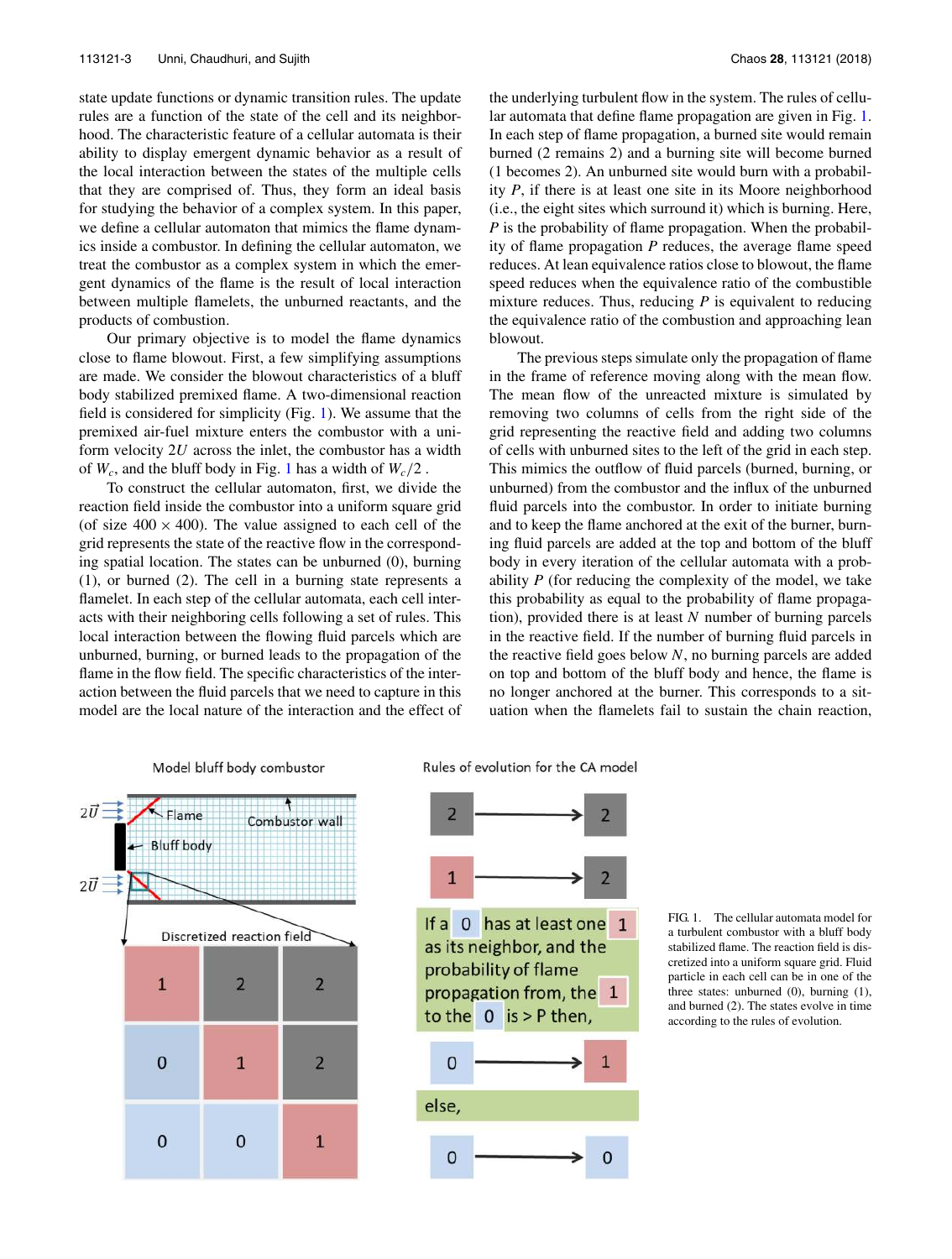eventually leading to flame blowout. In this work, *N* is taken to be 3 which happens when there is at least one extra burning fluid parcel other than the two added at the inlet during every iteration of cellular automata. The value of *N* determines the value of *P* at which blowout happens. In experiments, this would correspond to the minimum reaction rate in the reaction field to ensure the chain reaction.

As explained in the previous paragraph, in order to simulate the flow from left to right, in every iteration of the cellular automata, the grid is moved by two columns (a distance of 2 units) toward the left. We consider the corresponding flow velocity to be 2*U*. In every iteration, the most a flamelet can propagate is to its immediate Moore neighborhood. In the Moore neighborhood, the neighbors along horizontal and vertical directions are one unit distance away from the central site, and the neighbors along the diagonals are  $\sqrt{2}$  unit distance away from the central site. This means, in every iteration, the flame travels  $\sqrt{2}$  unit along the diagonal of the square grid and one unit along the horizontal and the vertical directions. As a result, the flame velocity is *U* along the *x* and *y* directions of the square grid of the cellular automata. Whereas, along the direction parallel to the diagonals of the whereas, along the direction parameter of the diagonals of the grid, the flame propagates with a velocity of  $\sqrt{2}U$ . As a result, at equilibrium, when  $P = 1$ , the flame is stabilized at an angle of  $45^\circ$  to the mean flow (Fig. 3). The component of mean flow velocity along the diagonals of the square grid is balanced by the flame velocity in the same direction. As *P* reduces, the average flame velocity in all direction reduces, making the flame more and more parallel to the flow. Note that the mean flow has a significant effect on the dynamics of a flame close to blowout as it alters the manner in which the reacting gas parcels interact with their neighboring gas parcels. While this is an interesting problem, it is beyond the scope of this paper.

### **III. EXPERIMENTAL SETUP AND PROCEDURES**

The experiments presented here were performed in a backward facing step, bluff body stabilized combustor. The experimental setup is the same as the one used in the study of Unni and Sujith.<sup>26</sup> The schematic of the experimental setup is shown in Fig. 2.

Air enters the test section through the settling chamber, which is provided to reduce the fluctuations in the inlet air. The fuel, liquefied petroleum gas (LPG, 40% propane and 60% butane), is introduced into the combustion chamber  $(90 \text{ mm} \times 90 \text{ mm} \times 1100 \text{ mm})$  via four radial holes (each of 1.7 mm diameter) using a central shaft. A circular disk (bluff



body) of 40 mm diameter and 10 mm thickness mounted on the central shaft is used for flame stabilization. The partially premixed air-fuel mixture is spark ignited in the recirculation zone at the dump plane using a 11 kV ignition transformer. Mass flow controllers are used to measure and control the supply of fuel and air into the combustion chamber [Alicat Scientific, MCR Series, 100 SLPM model for fuel flow, 2000 SLPM for air flow; uncertainty is  $\pm (0.8\% \text{ of reading})$ +0.2% of full scale)]. In the current study, the fuel flow rate  $(m_f)$  is fixed and the air flow rate  $(m_a)$  is gradually increased, decreasing the equivalence ratio  $[Eq, Ratio = (m_f / m_a)_{actual}$  $(m_f/m_a)$ <sub>stochiometry</sub>]. The flow conditions are maintained such that the reactive flow is turbulent  $(1.09 \times 10^5 \, < \, Re$  $<$  2.12  $\times$  10<sup>5</sup>). To facilitate optical diagnostics, a pair of quartz windows (400 mm  $\times$  90 mm  $\times$  10 mm) is provided in the side walls of the combustion chamber. The unsteady CH\* chemiluminescence which is indicative of the unsteady reaction rate is measured using a photo-multiplier tube (PMT; Hamamatsu H10722-01) outfitted with a CH<sup>\*</sup>-filter ( $\lambda$  = 432 nm and 10 nm *FWHM*). The CH\* filter-PMT assembly has a rotationally symmetric viewing cone of 90° subtended angle. When this assembly is kept 50 cm away and along the central normal to the quartz window, PMT can capture the light coming through the entire quartz window. We used PMT in analog mode. The rise time of the PMT is 0.57 ns and the acquisition time is  $10 \mu s$ .

### **IV. THE FLAME DYNAMICS CLOSE TO LEAN BLOWOUT**

The typical flame configurations observed at various values of *P* for the bluff body combustor is shown in Fig. 3. Reducing the value of *P* is equivalent to reducing the value of the equivalence ratio. Here, we observe that at lower values of *P*, flame holes are generated. Flame holes are the gaps in the flame front where the flamelets get extinguished. The



FIG. 3. Typical flame configuration obtained for different probability of flame propagation (*P*). As *P* reduces, flame-holes start to appear along the flame and the flame becomes more and more parallel to flow. Beyond a critical value of *P*, the flame extinguishes.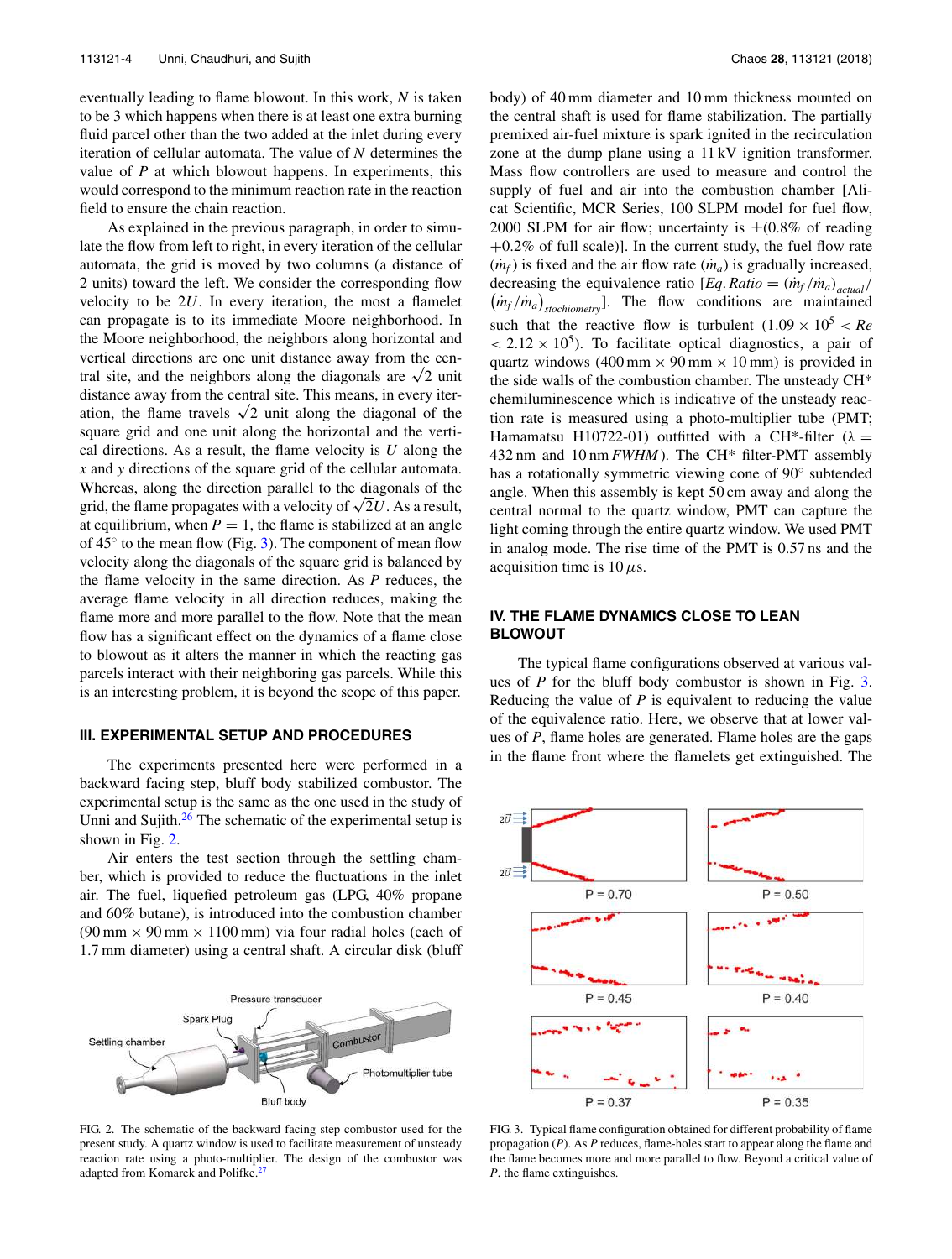

FIG. 4. (a) CH-chemiluminescence measured experimentally from the combustor at two different equation ratios, both away and near to flame blowout. (b) Flamelet population estimated from the model for two value of *P*s both away and near flame extinction.

processes of initiation and recovery of the flame holes create unsteadiness in the heat release rate. Nair and Lieuwen<sup>5</sup> observed these phenomena in experiments with bluff-body stabilized flames and called it the first stage of blowout. They reported that during this stage, even though the flame is unsteady due to the formation and recovery of flame holes, the overall position, and the qualitative behavior of the flame remains the same. Chaudhuri *et al.*<sup>6</sup> showed that during the first stage of blowout, the local flame extinction could be the result of the interaction of shear layer vortices with the flame front. However, during this stage, the recovery time for a flame hole is small enough that it ensures that the flame still remains in varicose mode (symmetrically distorted flame). A similar behavior is seen for the flame dynamics observed for *P*= 0.70, *P* = 0.50, and *P* = 0.45 in Fig. 3. Here, the flame is distorted due to the formation of flame holes. Nevertheless, the flame holes recover fast enough, ensuring that the flame dynamics remain largely symmetric.

At lower values of *P*, we see asymmetric behavior for the flame dynamics (cases of  $P = 0.40$  and  $P = 0.37$  in Fig. 3). This is because the reduced value of *P* results in larger flame holes that take longer time periods to recover. Energy released per unit time reduces with formation of flame holes. However, when the recovery of the flame hole happens, there is a burst of energy that is released. Since the formation of flame holes does not happen in a symmetric manner about the axis of the combustor, the bursts of energy also happen in an asymmetric manner. Similar asymmetrical behavior of flame is observed in the experiments.<sup>9</sup> However, in experiments, this asymmetry is enhanced by the formation of vortices along the shear layer at locations where the flame hole is formed due to the increased predominance of Kelvin-Helmholtz instability at these places.<sup>6</sup> This results in the dominance of absolute instability at the locations of flame holes, eventually leading to a sinus mode oscillation of the flame. This is also seen as the flapping of the flame.

Very close to blowout, at the final stage, the variation of the chemiluminescence fluctuation reduces. In Fig. 3, when  $P = 0.35$ , the flame is highly asymmetrical and flamelets are scattered across the flow field. The flame becomes columnar and parallel to the flow. This is indicative of the strain rates along the flame being close to extinction strain rates. In experiments, the formation of columnar flames before blowout was

observed by Chaudhuri *et al.*<sup>6</sup> In the model, as the probability of the flame propagation reduces, the unburned parcel travels much more distance in the flow field before it starts to burn. This causes the average length of the flame to increase and the flame to be more and more parallel to the flow as we approach blowout.

The total CH\* chemiluminescence intensity inside a bluff-body stabilized combustor was measured using a photomultiplier tube for different equivalence ratios. This measurement gives an indication of the unsteady reaction rate and hence the heat release rate inside the combustor.

We compare this measured chemiluminescence intensity fluctuations at different equivalence ratios to the fluctuation of the population of flamelets inside the reaction field in the cellular automata model. Population of flamelets gives an estimate of the reaction rate and hence the unsteady heat release rate inside the combustor.

We observe from Fig. 4 that there is a similarity between the time series of CH\* chemiluminescence from the experiment and the flamelet population from the model. In both the cases, away from blowout, the variance in the time series is higher compared to that close to blowout (Fig. 5). In experiments, the increased variance of chemiluminescence fluctuations away from blowout is the result of vigorous flame flapping that is caused due to the growing tendency of the reactive flow to exhibit absolute instability. $6$  We also observe (both in experiments and in the model) that close to blowout, the oscillations have increased low-frequency content which can be attributed to the longer recovery times for the flame holes as we approach blowout (Fig. 6). In experiments, the increase in low-frequency content for oscillations prior to blowout was reported previously by Nair and Lieuwen.<sup>5</sup> In the case of the model, away from blowout, the number of flamelets present in the reaction field is higher. When a flame hole is formed in this condition, the corresponding fluctuation in the number of flamelets is high compared to a condition very close to flame blowout. Close to flame blowout, the average number of flamelets present in the reaction zone is less and correspondingly the formation of a flame hole does not lead to a large fluctuation in the number of flamelets. Also, the increased lower frequency content in the fluctuations could be attributed to the increased length of the flame close to blowout.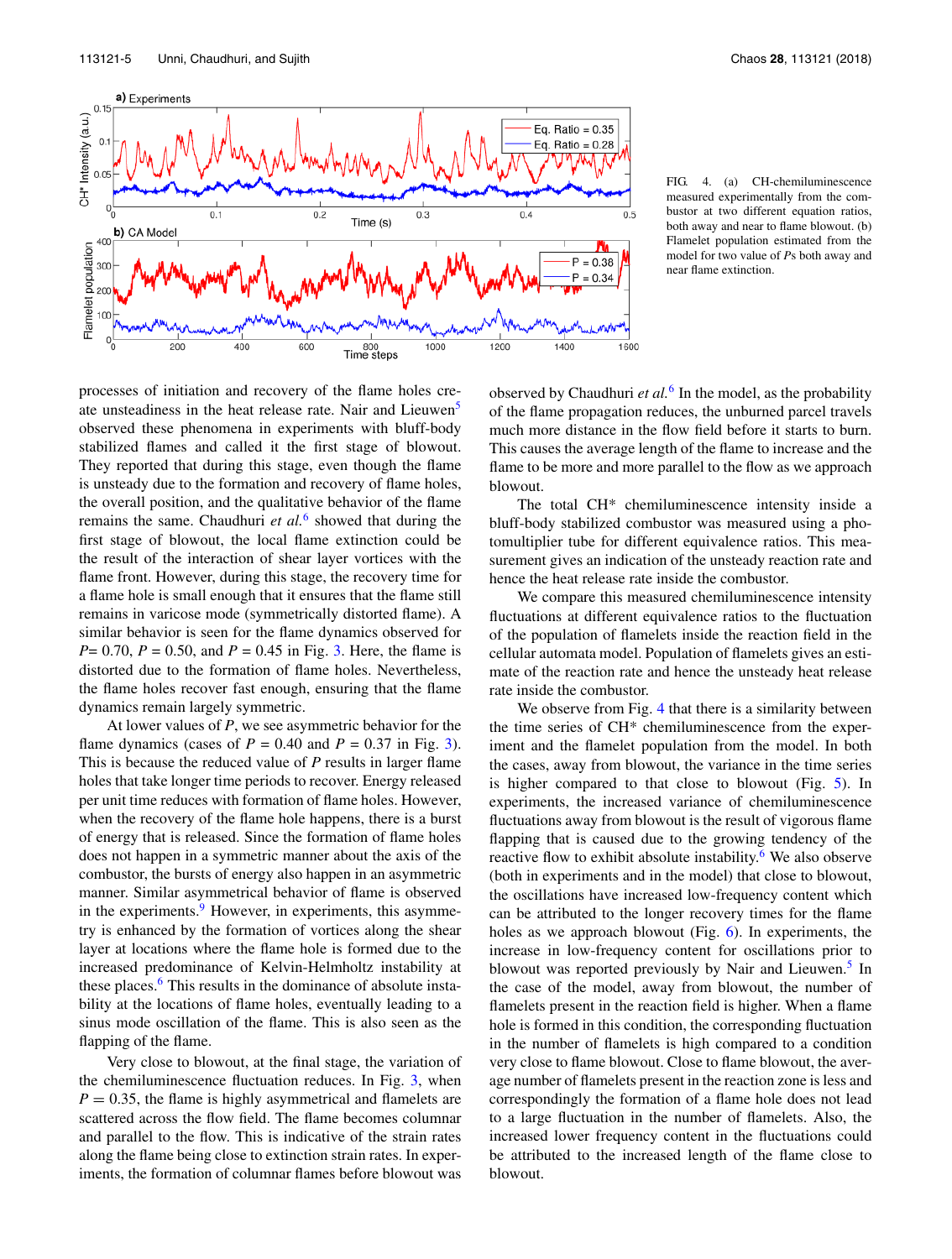

FIG. 5. Histograms corresponding to the oscillations in population of flamelets obtained from the model (a) and the heat release rate measured from experiments (b). As we approach leaner equivalence ratios, in both experiments and model, the variance of fluctuations decreases.

#### **V. SIMILARITIES OF BLOWOUT WITH AN ABSORBING PHASE TRANSITION**

Population dynamics models can either be mean field (MF) models such as a logistic model or models based on contact process. $28,29$  In mean field models, the dispersion effect of the population does not affect the population growth rate. For example, in the logistic model, the growth rate depends on the carrying capacity of the environment and the total



FIG. 6. The amplitude spectra of the population of flamelets obtained from model (a) and the heat release rate measured from experiments (b) indicate that as we approach flame blowout, the relative amplitude of low frequency oscillations increases. Here, the frequency is normalized with the data rate to enable comparison between the model and experiment. Further study is required to identify the optimal parameters for the cellular automata model to obtain a one to one correspondence between the results from the model and the experimental results.

population at any moment, both of which are mean field measures. Whereas in a contact process, the population growth is dispersion limited and the spatial distribution of the existing population influences the growth of population. That is, birth and death process at any spatial location is influenced not only by the mean field measures but the local characteristics of the population distribution. Our model that describes the population of flamelets in a reactive flow field is a type of contact process. In the model, the birth of flamelet at any spatial location is influenced by the characteristics of the fluid parcel at that place and the states of the fluid parcels in its neighborhood with which the fluid parcel is in contact with (and hence a contact process).

In a contact process, the characteristics of extinction of a population depend upon the dispersion characteristics of the system. Close to population extinction, the distribution of population becomes highly fragmented. This fragmentation further reduces the stability of the population. In Fig. 3, we can observe that at low values of *P*, the flame becomes more and more fragmented. This dispersion limited nature of population dynamics warrants that for a contact process, the population extinction is a threshold like process and is analogous to a critical phase transition. $30$  In Fig. 7, we see that as *P* reduces, the average density of population of flamelets reduces. We see that the reduction in population density is linear with *P* close to flame blowout. Furthermore, beyond a threshold value of *P*, the density of population goes to zero indicating an extinction of flamelets in the reactive field. Similar observations are made in our experiments where the average CH\* chemiluminescence intensity from a bluff body stabilized combustor was measured using a photomultiplier tube. We observe that the average CH\* intensity reduces as equivalence ratio is reduced and goes to zero beyond a threshold value of equivalence ratio. We further note that the variation in average CH\* intensity with equivalence ratio or



FIG. 7. The average heat release rate measured from experiments at various equivalence ratios (a). The variation of average population of flamelets as we approach flame blowout, estimated from the population dynamics model (b).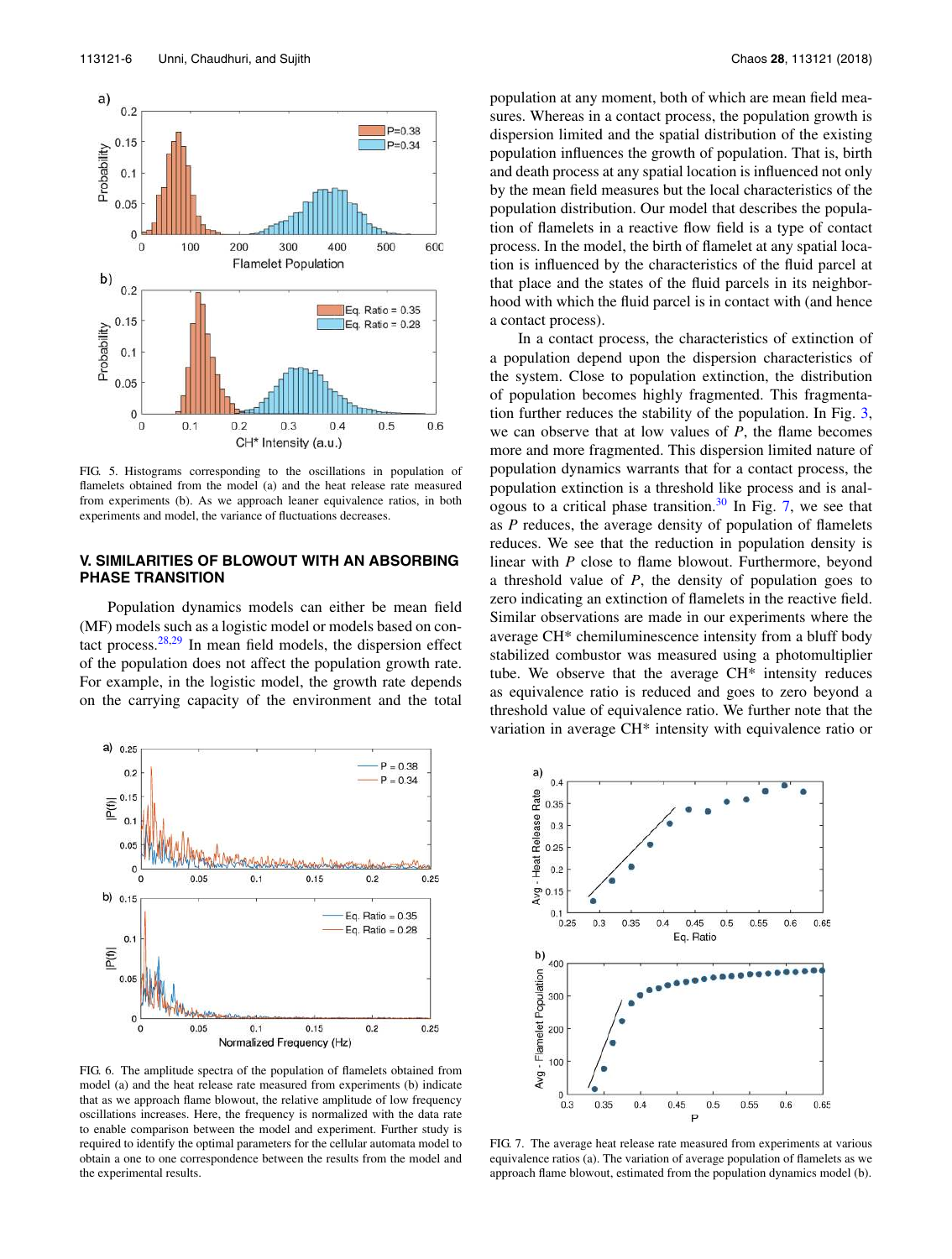flamelet population with *P* is linear close to flame blowout. It is interesting to note that this system exhibits linear variation of population of flamelets with respect to the parameter *P*, since for most systems on the verge of extinction, the population density exhibits a power law behavior. This unique feature is possibly due to the fact that during flame propagation, even though the dynamics occur in a 2D field (in the case of the model), the flame is more or less confined along a line in the reaction field, unlike in the case of a regular contact process in a 2D grid, where the population becomes highly fragmented and spread out in the space as the system approaches population extinction.<sup>30</sup> Nevertheless, we observe that even in the present case, the transition to extinct phase happens beyond a threshold value of *P*, and hence the system seems to have the characteristics of a threshold like process analogous to a critical phase transition.

In the cellular automata model, the flame oscillation prior to blowout exhibit a meta-stable state characterized by intermittent formation of large flame holes, followed by rapid transition to a short-lived reactive state producing a burst of energy in the system. As a result, the system exhibits a switch between low reaction rate (or low flamelet population) and high reaction rate (or high flamelet population) [Fig.  $4(b)$ ]. This can also be observed in the behavior of CH\* chemiluminescence intensity obtained from experiments just prior to flame blowout [Fig.  $4(a)$ ]. Dynamic characterization of such meta-stable states could provide viable precursors to flame blowout and could be taken up as a future study. As the equivalence ratio is varied further, the flame blows out. This flame blowout corresponds to the population extinction of flamelets in the CA model up on the reduction of *P*. In the context of population dynamics, the extinct phase is called an absorbing state. Once reached, an absorbing state cannot be escaped by a mere dynamic transition. $31$  Transition to absorbing state is ubiquitous in problems of non-equilibrium phase transitions that fall under the universality class of directed percolation. As the flame blows out, the reaction field in the CA model transitions to a flamelet extinct phase. Upon reaching extinction, the system is frozen or trapped in the extinct phase. Thus, suggesting that reduction of probability of flame propagation *P*, beyond a threshold value causes the system to undergo a phase transition into an absorbing state. Description of flame blowout as a phase transition to an absorbing state seems more appropriate compared to considering flame blowout as a mere loss of static stability of the flame, since in the path to absorbing phase transition, the CA model exhibits various key dynamics of the flame close to a flame blowout as observed from the experiments.

### **VI. CONCLUDING REMARKS**

Considering that a turbulent flame can be viewed as a collection of flamelets, we were able to recast the problem of flame stabilization in a turbulent combustor as a problem of population dynamics of flamelets. In this context, the birth process of a flamelet was considered to be equivalent to the process of ignition of the reactants and the process of extinction of flame equivalent to the death of a flamelet. Further, lean blowout corresponds to a scenario where the inability of the reactive flow to sustain the chain reaction results in the extinction of the population of flamelets in the flow field. A cellular automata model was constructed to capture the population dynamics of flamelets close to a flame blowout. We observed that the model exhibits various dynamic characteristics of the flame close to lean blowout such as the stretching of the flame, the increase in the number of flame holes in the flame, reduction of average intensity of the flame, etc. Furthermore, we observe that the cellular automata model that represents the dynamics of the turbulent combustor undergoes a phase transition to an absorbing state (the extinct phase) imitating flame blowout in the turbulent combustor. In the future, this study can also be extended to investigate the problem of flame ignition in combustors.

#### **ACKNOWLEDGMENTS**

The authors are grateful to W. Polifke and T. Komarek of TU Munich for sharing the design of the combustor. We thank ONR-Global for funding. Dr. R. Kolar is the contract monitor.

- <sup>1</sup> J. P. Longwell, E. E. Frost, and M. A. Weiss, "Flame stability in bluff body recirculation zones," Ind. Eng. Chem. **45**, 1629–1633 (1953).
- <sup>2</sup>D. B. Spalding, *Some Fundamentals of Combustion* (Academic Press, 1955), Vol. 2.
- <sup>3</sup>S. Plee and A. Mellor, "Characteristic time correlation for lean blowoff of bluff-body-stabilized flames," Combust. Flame **35**, 61–80 (1979).
- <sup>4</sup>K. Radhakrishnan, J. B. Heywood, and R. J. Tabaczynski, "Premixed turbulent flame blowoff velocity correlation based on coherent structures in turbulent flows," Combust. Flame **42**, 19–33 (1981).
- <sup>5</sup>S. Nair and T. Lieuwen, "Near-blowoff dynamics of a bluff-body stabilized flame," J. Propul. Power **23**, 423–429 (2007).
- <sup>6</sup>S. Chaudhuri, S. Kostka, M. W. Renfro, and B. M. Cetegen, "Blowoff dynamics of bluff body stabilized turbulent premixed flames," Combust. Flame **157**, 790–802 (2010).
- <sup>7</sup>S. Chaudhuri, S. Kostka, S. G. Tuttle, M. W. Renfro, and B. M. Cetegen, "Blowoff mechanism of two dimensional bluff-body stabilized turbulent premixed flames in a prototypical combustor," Combust. Flame **158**, 1358–1371 (2011).
- <sup>8</sup>T. Muruganandam, "Sensing and dynamics of lean blowout in a swirl dump combustor," Ph.D. thesis (Georgia Institute of Technology, 2006).
- <sup>9</sup>S. Nair, "Acoustic characterization of flame blowout phenomena," Ph.D. thesis (Georgia Institute of Technology, 2006).
- <sup>10</sup>H. Gotoda, M. Amano, T. Miyano, T. Ikawa, K. Maki, and S. Tachibana, "Characterization of complexities in combustion instability in a lean premixed gas-turbine model combustor," Chaos **22**, 043128 (2012).
- <sup>11</sup>S. De Zilwa, J. Uhm, and J. Whitelaw, "Combustion oscillations close to the lean flammability limit," Combust. Sci. Technol. **160**, 231–258 (2000).
- <sup>12</sup>S. G. Tuttle, S. Chaudhuri, S. Kostka, Jr., K. M. Kopp-Vaughan, T. R. Jensen, B. M. Cetegen, and M. W. Renfro, "Time-resolved blowoff transition measurements for two-dimensional bluff body-stabilized flames in vitiated flow," Combust. Flame **159**, 291–305 (2012).
- <sup>13</sup>S. J. Shanbhogue, S. Husain, and T. Lieuwen, "Lean blowoff of bluff body stabilized flames: Scaling and dynamics," Prog. Energy Combust. Sci. **35**, 98–120 (2009).
- <sup>14</sup>P. Gokulakrishnan, S. Pal, M. Klassen, A. Hamer, R. Roby, O. Kozaka, and S. Menon, "Supersonic combustion simulation of cavity-stabilized hydrocarbon flames using ethylene reduced kinetic mechanism," in *Proceedings of the AIAA/ASME/SAE 42nd Joint Propulsion Conference, Sacramento, CA, July 2006* (American Institute of Aeronautics and Astronautics, 2006), pp. 9–12.
- <sup>15</sup>W.-W. Kim, J. J. Lienau, P. R. Van Slooten, M. B. Colket, R. E. Malecki, and S. Syed, "Towards modeling lean blow out in gas turbine flameholder applications," J. Eng. Gas Turbine Power **128**, 40–48 (2006).
- <sup>16</sup>Q. Zhang, D. R. Noble, and T. Lieuwen, "Characterization of fuel composition effects in H2/CO/CH<sup>4</sup> mixtures upon lean blowout," J. Eng. Gas Turbine Power **129**, 688–694 (2007).
- <sup>17</sup>J. F. Driscoll and C. C. Rasmussen, "Correlation and analysis of blowout limits of flames in high-speed airflows," J. Propul. Power **21**, 1035–1044 (2005).